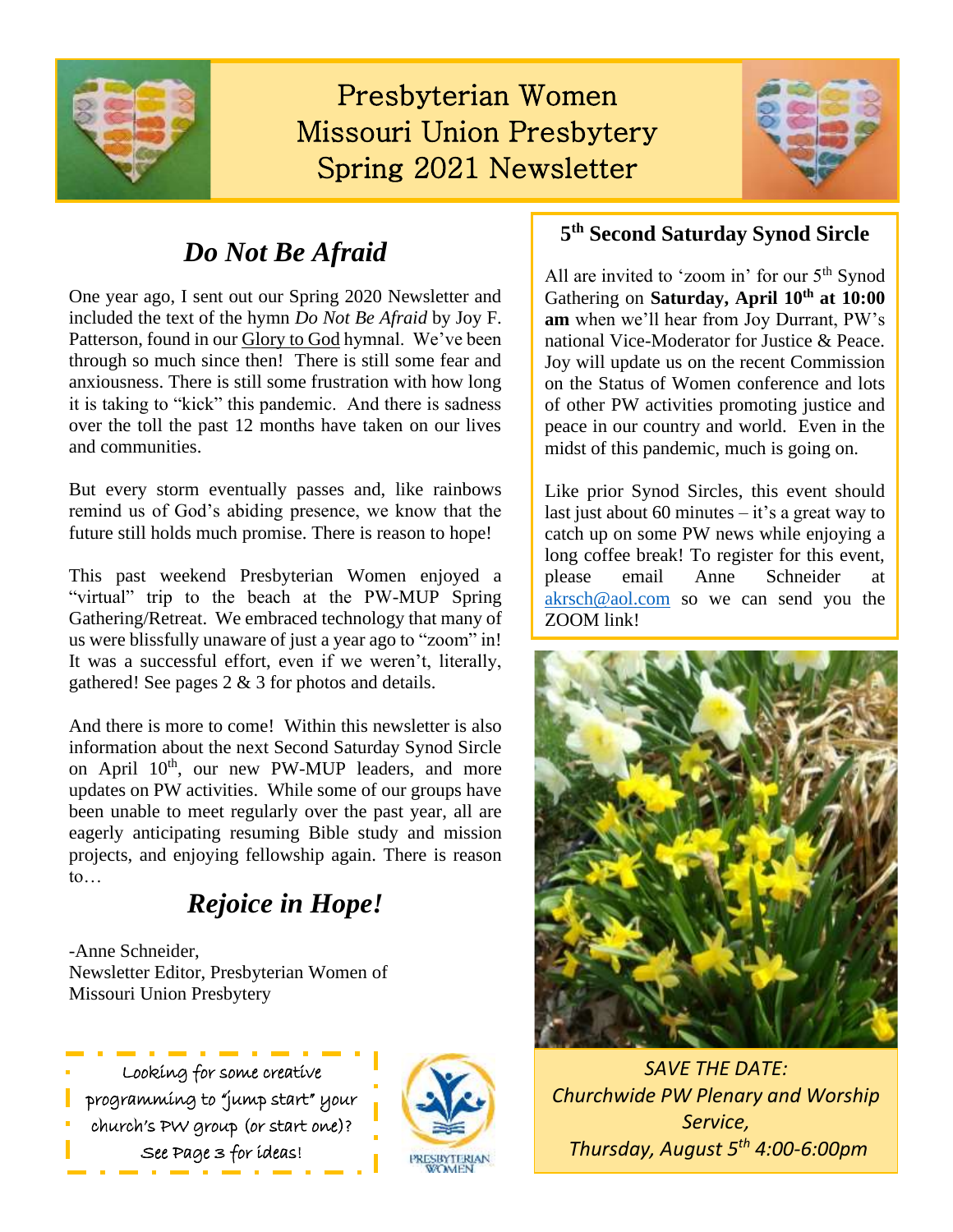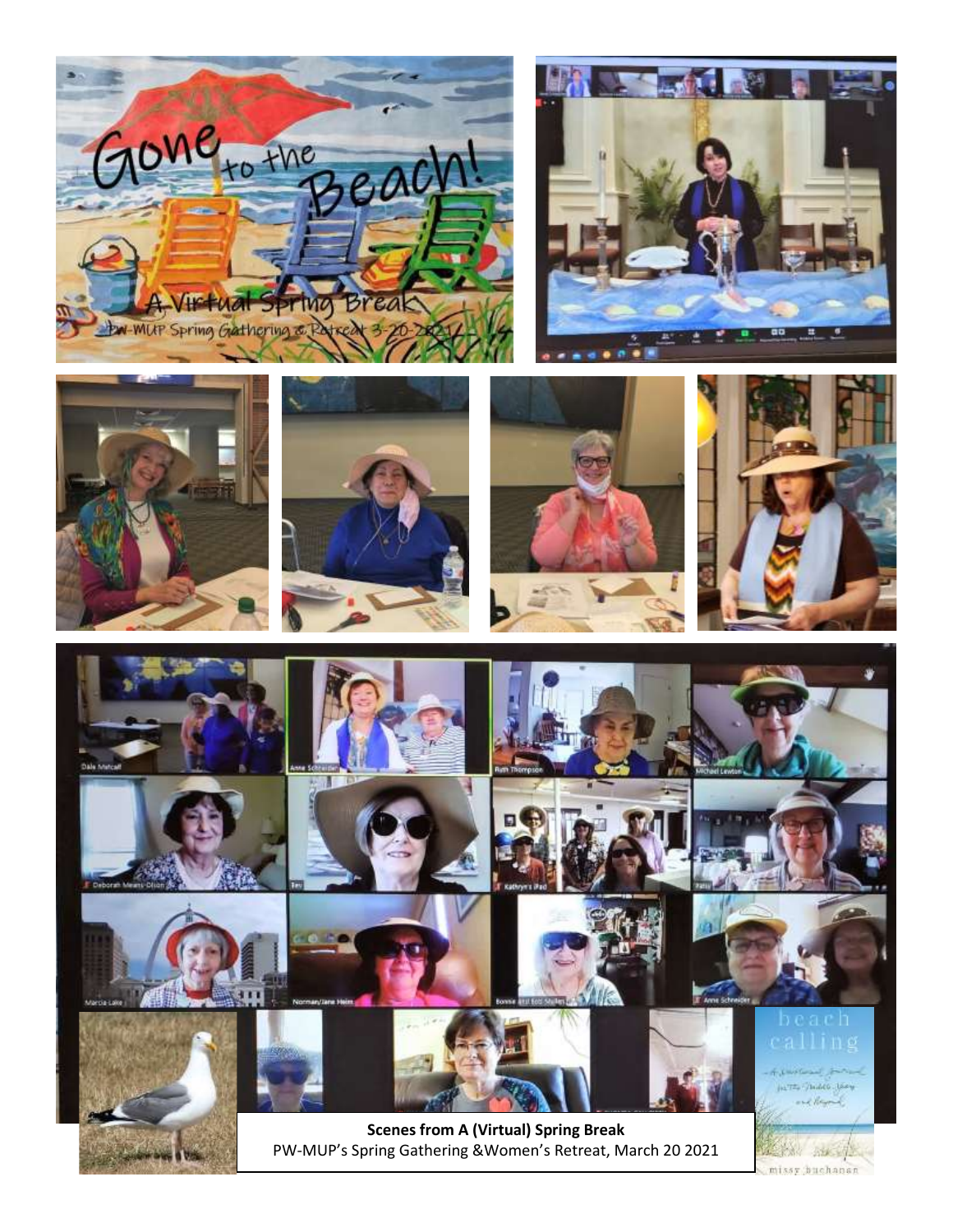### *Highlights of our 2021 Spring Gathering: A (Virtual) Spring Break*

This year's gathering was designed by Anne Schneider whose inspiration was Missy Buchanan's devotional book, **Beach Calling: A Devotional Journal for the Middle Years and Beyond**. Our PW-MUP Coordinating Team led us through an opening devotion and then an exercise identifying our own "driftwood", "barnacles" and "storms". We made "Gone to the Beach" signs and (virtual) shell necklaces.

During our brief business meeting we approved the 2021 Budget and amended bylaws and voted on new leaders:

Co-Moderators: Shonda Galloway and Mary Hoskins Mission Opportunities Coordinator: Marcia Lake Treasurer: Ruth Thompson Newsletter/Communications: Anne Schneider NOTE: Our Secretary position is currently vacant – we'd really welcome a volunteer!

During worship we thought about the "footprints" we make every day, and we celebrated the Lord's Supper with Rev. Angela Madden. We also celebrated God's grace with an offering of \$400 to the PW Mission Pledge/Annual Fund and \$390 for the PW Birthday Offering.

We enjoyed the artwork of Helen Logan in making our Gone to the Beach signs and we complimented all attendees on their resilience and adaptability in participating in our on-line event.

We expressed our appreciation to the many people who made the Gathering possible, including Coordinating Team members Anne Schneider, Kay Metcalf, Mary Hoskins, Shonda Galloway and Ruth Thompson and FPCJC members who helped to lead worship, Mary Kabiri, Jan Haviland, Brenda Waters and Rev. Angela Madden.

We are really looking forward to meeting in person again!





#### **Make your own Origami Heart**

Follow the illustrated instructions posted on the PW Page at the Missouri Union Presbytery website. All you need is a 6" x 6" piece of paper! [https://www.mupresbytery.org/presbyterian](https://www.mupresbytery.org/presbyterian-women)[women](https://www.mupresbytery.org/presbyterian-women)

#### **PW "Jump Start" Ideas**

As we begin moving back into our church buildings and gathering with friends, here are some ways your PW Group could engage more women in your church – or how you could start a new PW Group!

Offer a short term commitment to Bible Study, like participating in the PW Bible Study over 2 months (weekly) rather than over the course of a year.

Visit new(er) members and personally invite them to specific PW events/meetings.

Have a PW-Centric display in any church mission fair – share the broader mission and impacts of PW worldwide!

Offer a "Mystery Trip" for a women's activity.

Invite women to fellowship/fun event, such as a wine tasting or craft demonstration or tour a local garden or home.

Host a Spring Lunch for all women and girls in the church; possibly use as a time to recognize members' mission and other work for the church (as well as PW).

Invite a member of our PW-MUP Coordinating Team members to your PW Circle or other event!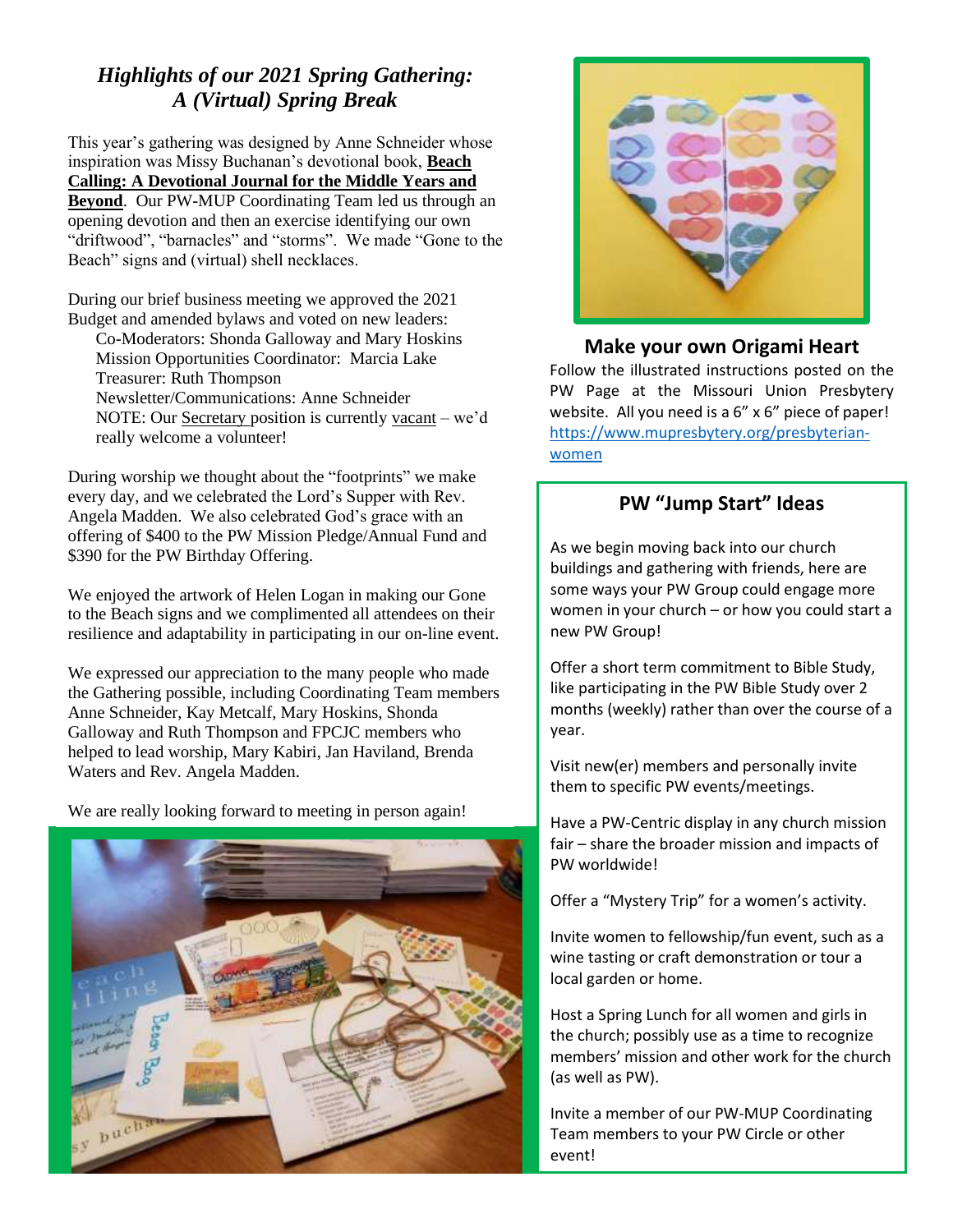## More PW News

#### **How to support Presbyterian Women**

We encourage the PW groups in our presbytery to use the remittance form on our PW-MUP page at the presbytery's website: [\(https://www.mupresbytery.org/presbyterian](https://www.mupresbytery.org/presbyterian-women) [-women\)](https://www.mupresbytery.org/presbyterian-women) when forwarding offerings, mission pledge funds and other gifts to our PW-MUP Treasurer for processing so we can record your contributions. But individuals may donate directly to PW at the national level here:

[https://www.presbyterianwomen.org/giving](https://www.presbyterianwomen.org/giving-funding/give/)[funding/give/](https://www.presbyterianwomen.org/giving-funding/give/)

The PW at FPC-Jefferson City shared aspects of this year's Horizons Bible Study, **Into the Light: Finding Hope Through Prayers of Lament**, in their annual Celebrating the Gifts of Women on March  $7<sup>th</sup>$ . despite the sanctuary not yet being open for in person worship, the number of worship leaders was reduced and the congregation attending virtually, through the church's livestream. A recording is available here:

<https://livestream.com/fpcjcmo/events/9560615/videos/218444198>





*Congratulations to our new Co-Moderators!*

Call it a "God Thing" but a favorite memory of mine was delivering the Family Food Boxes to the Festival of Sharing warehouse in September, 2016, after our PW-MUP Fall Gathering … who knew that my fellow-deliverers, Mary and Shonda, would later serve as the co-moderators for our PW-MUP Coordinating Team? We are so blessed by their enthusiasm and willingness to serve in women's ministries in our presbytery! -Anne Schneider

| Co-Moderator<br><b>Shonda Galloway</b><br>5160 Audrain Road 247<br>Centralia, MO 65240<br>Tel: (573)682-0061<br>Email: ChaplainShonda@gmail.com                 |   | Co-Moderator<br><b>Mary Hoskins</b><br>1334 Overhill Road<br>Columbia, MO 65203<br>Tel: (573) 864-3150<br>Email: Ilhoskins@mchsi.com           |  |
|-----------------------------------------------------------------------------------------------------------------------------------------------------------------|---|------------------------------------------------------------------------------------------------------------------------------------------------|--|
| Secretary<br><b>VOLUNTEER NEEDED!!</b>                                                                                                                          | 7 | <b>Treasurer</b><br><b>Ruth Thompson</b><br>3400 W. Hwy 124<br>Harrisburg, MO 65256<br>Tel: (573) 499-1423<br>Email:<br>rathompson7@socket.net |  |
| <b>Mission Opportunities Coordinator</b><br><b>Marcia Lake</b><br>2410 Spruce Drive<br>Columbia, MO 65202<br>Tel: (573) 474-3494<br>Email: marcialake@gmail.com |   | Newsletter/Communications<br>Anne Schneider<br>5507 Old West Road<br>Jefferson City, MO 65109<br>Tel: (573) 893-2280<br>Email: akrsch@aol.com  |  |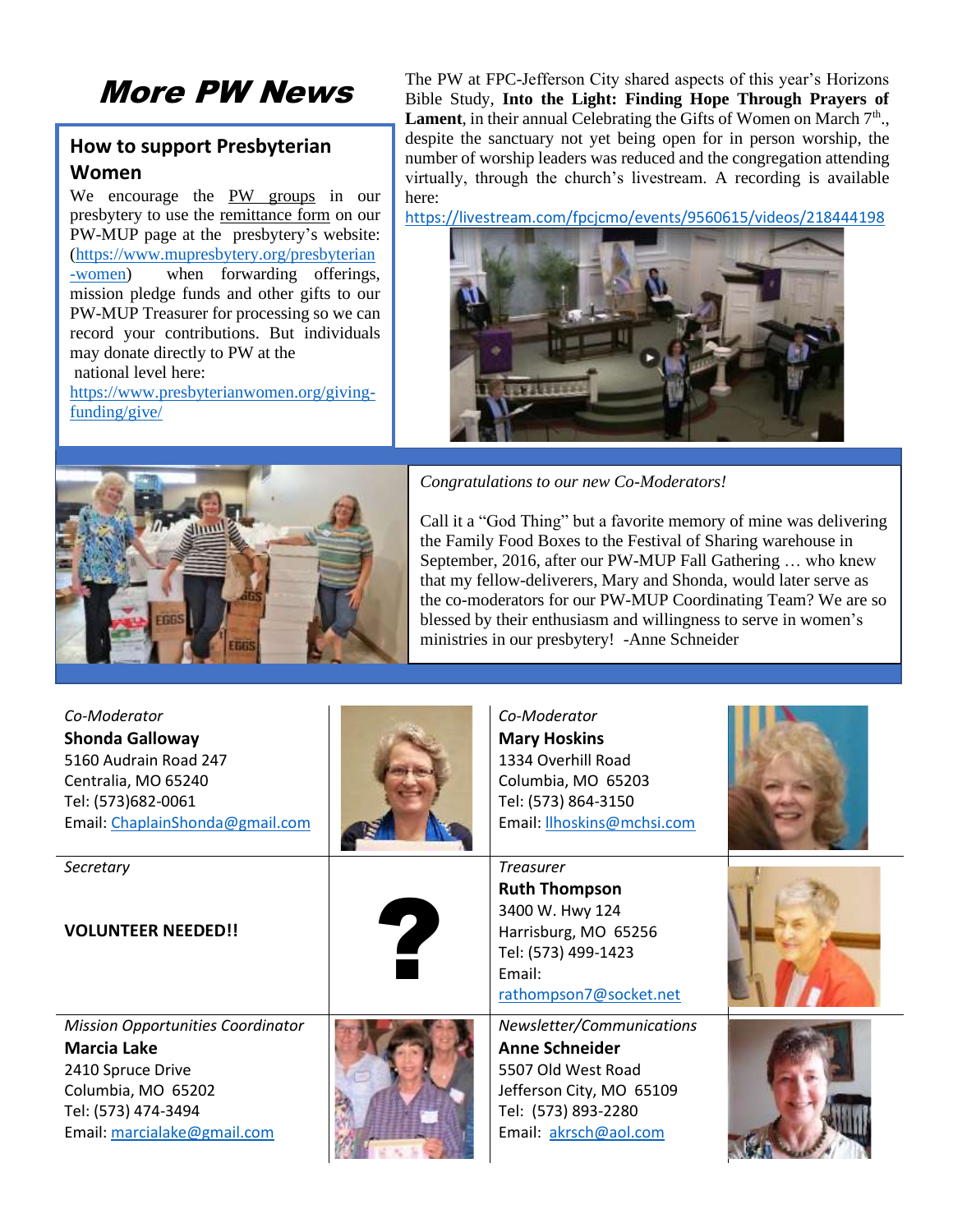*Bible Study:* Tamar, Rahab, Ruth, Bathsheba, and Mary—Matthew names these women for a reason. How might Jesus have heard the stories of his grandmothers; how do we? What might the stories of these women have added to his sense of identity, as part of a particular family in a particular time and place?

Explore Matthew 1 and this theme with Presbyterian Women in 2021–2022 in our next Horizons Bible Study**, What My Grandmother's Taught Me: Learning from the Women in Matthew's Genealogy of Jesus**.

Bible study is the glue that holds Presbyterian Women together. It's our history—PW celebrates more than 100 years of publishing studies and using them together! PW/Horizons Bible studies are prepared quite literally by and for Presbyterian women. Our Churchwide Coordinating Team selects the theme and author, PW circles and groups field test and provide feedback on first drafts, and then we look forward to studying together.



The PW Purpose calls Presbyterian Women to nurture faith through prayer and Bible study. PW/Horizons studies are written from within the Reformed tradition and strengthen the Presbyterian Church (U.S.A.).



[https://www.presbyterianwomen.org](https://www.presbyterianwomen.org/subscribe/) [/subscribe/](https://www.presbyterianwomen.org/subscribe/) (Save 12-16% with a 2 or 3-year subscription!)

**Gather a group and study together!** *Horizons* is the magazine (and Bible study) by and for Presbyterian Women. It's the resource for helping you explore where faith and life connect. Focusing on issues of faith—from the interplay between literature and theology to violence against women—*Horizons* gives you insights from women around the world and inspiration to live boldly.

> Within the pages of *Horizons*, you will find mission stories, ideas for justice and peace work, information about Presbyterian Women and our denomination, the Presbyterian Church (U.S.A.), devotions, Bible study resources (to support the annual PW/*Horizons* Bible study) and a short Bible study on the issue's theme! *Horizons* is just for you because *Horizons* is about you and your sisters in faith, amazing Presbyterian Women!

> A print subscription to *Horizons* includes five issues of the

#### Smile when you use Amazon!

If you plan to purchase gifts from Amazon.com, you may simultaneously donate to PW by shopping through Amazon Smile, Just visit smile.amazon .com and select Presbyterian



Women as your favorite charitable organization. Shop as you normally would through "regular" Amazon, and a portion of the purchase of eligible items is donated to PW. In other words: you shop, Amazon gives, PW receives,